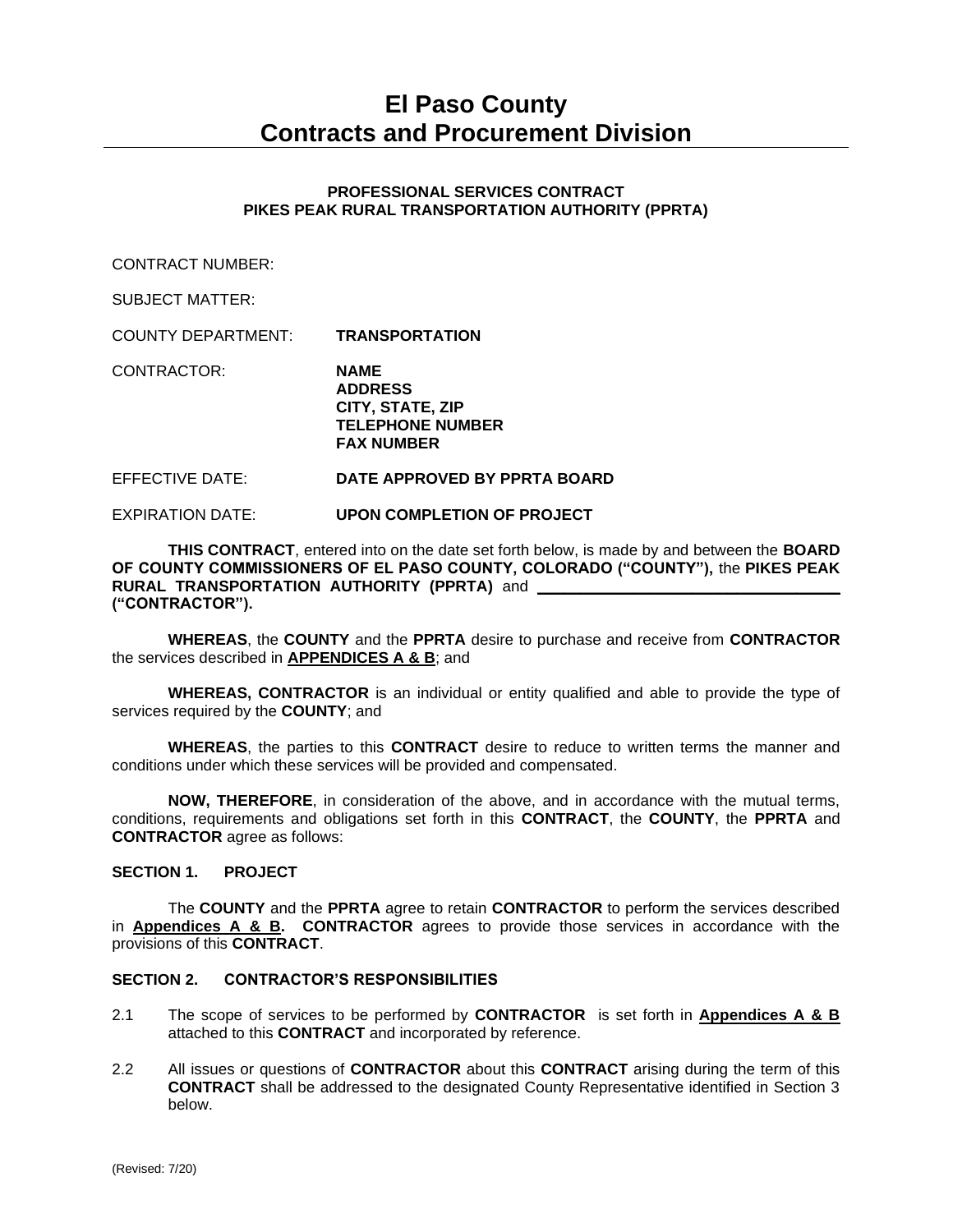- 2.3 **CONTRACTOR** shall attend meetings and submit reports, plans, drawings and specifications as required in **Appendices A & B** and shall be reasonably available to the County Representative to respond to any issues that may arise during the term of this **CONTRACT**.
- 2.4 All employees, agents, representatives and sub-contractors of **CONTRACTOR** who will have significant responsibility for performance under this **CONTRACT** shall be identified to and be subject to approval by the County Representative prior to the commencement of any work by these individuals.
- 2.5 All governmental permits or licenses specified in **Appendices A & B** to be acquired by **CONTRACTOR** shall be obtained by **CONTRACTOR** in a prompt and legally sufficient manner and at **CONTRACTOR'S** own expense. Upon demand by the **COUNTY**, **CONTRACTOR** shall provide the **COUNTY** with evidence of the permits or licenses.
- 2.6 All services to be performed under this **CONTRACT** by **CONTRACTOR** shall be performed in accordance with generally recognized professional practices and standards of **CONTRACTOR'S** profession and to the reasonable satisfaction of the **COUNTY**.
- 2.7 **CONTRACTOR** represents, warrants and covenants that the prices, charges and/or fees set forth in this **CONTRACT** (on the whole) are at least as favorable as the prices, charges and/or fees **CONTRACTOR** charges (on the whole) to other of its customers or clients for the same or substantially similar products or services provided under the same or substantially similar circumstances, terms and conditions.
- 2.8 If **CONTRACTOR** agrees or contracts with other customers or clients similarly situated during the term of this **CONTRACT**, and offers or agrees to financial terms more favorable than those set forth herein (on the whole), **CONTRACTOR** hereby agrees that it will reduce the prices, charges and/or fees charged to the **COUNTY** and the **PPRTA** and paid for with **PPRTA** funds with respect to the products or services hereunder to the most favorable rates received by those other customers or clients.

#### **SECTION 3. COUNTY'S RESPONSIBILITIES**

The County's Representative is **(NAME, TITLE, TELEPHONE NUMBER)**. The County Representative shall have authority to transmit instructions, receive information and documents and resolve any issues arising out of the performance of this **CONTRACT**. The County Representative shall provide **CONTRACTOR** with the identity of an alternate contact person in the event the County Representative is unavailable to respond to **CONTRACTOR'S** inquiries.

#### **SECTION 4. TIME OF PERFORMANCE AND DELAY**

**CONTRACTOR'S** time of performance shall commence as of the effective date of this **CONTRACT,** and shall remain in effect unless otherwise terminated in accordance with Section 13 below, or until the expiration date specified on the first page of this **CONTRACT**, whichever comes first.

#### **SECTION 5. COMPENSATION**

5.1 The **PPRTA** agrees to pay **CONTRACTOR** for the complete and satisfactory performance, as determined by the **COUNTY**, of services under this **CONTRACT** in the following Not to Exceed amount, subject to the **PPRTA'S** annual budgeting and appropriation:

 $$$ 

# **(AMOUNT SPELLED OUT) DOLLARS AND . . . . . 00/100**

**SEE APPENDIX C - PURCHASE ORDER #\_\_\_\_\_\_\_\_\_\_\_\_\_\_\_\_\_\_**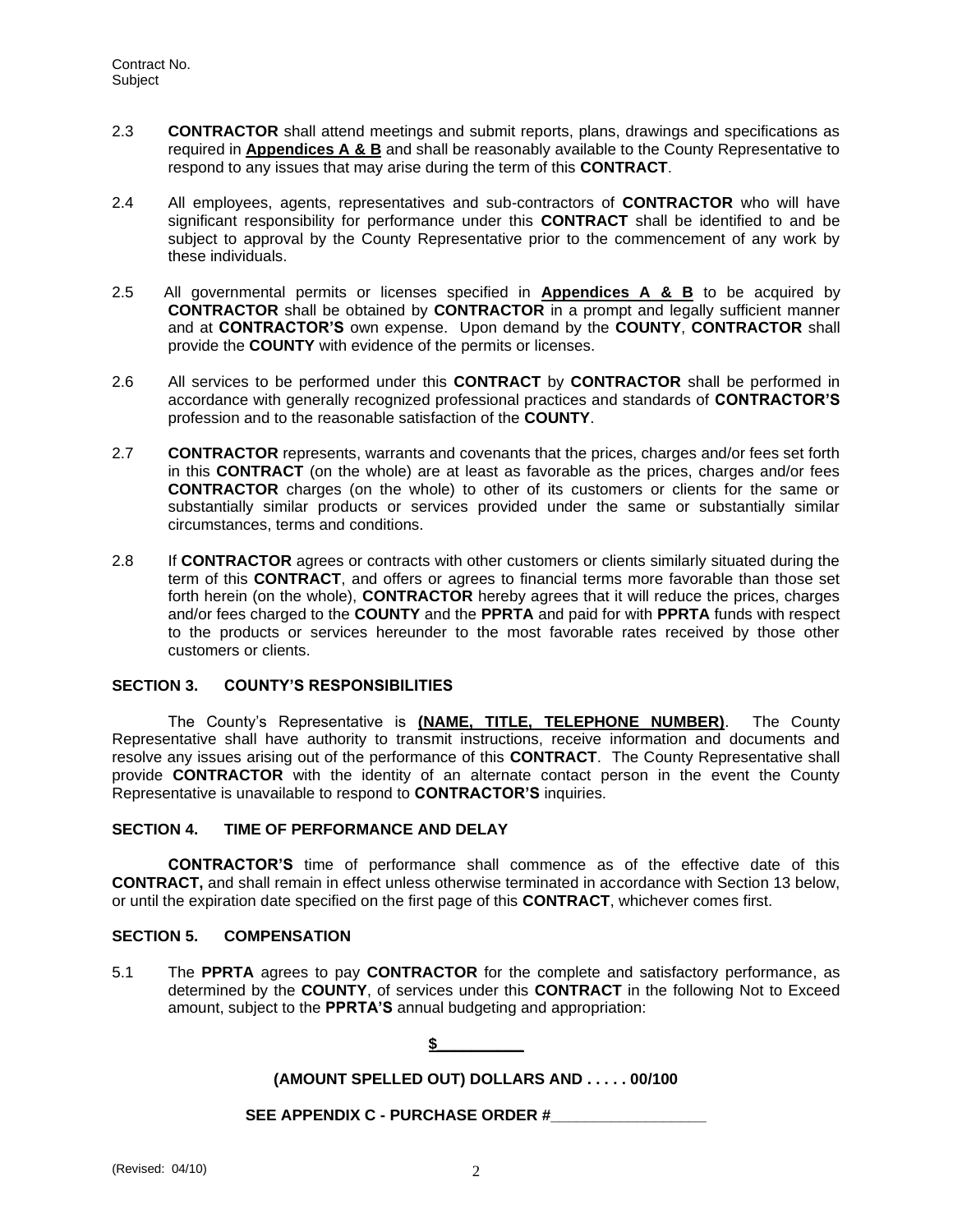The amount and terms of compensation referenced above shall not be modified except in accordance with Section 19 below.

- 5.2 **CONTRACTOR** shall provide to the **COUNTY** written evidence of services actually performed, and at the **COUNTY'S** request, shall itemize all hourly labor expenses and direct expenses incurred by **CONTRACTOR**.
- 5.3 If the County Representative determines that **CONTRACTOR** is not making sufficient progress or is performing unsatisfactory work under this **CONTRACT**, the County Representative may protest **CONTRACTOR'S** written invoice or statement by providing written notice to **CONTRACTOR**  within ten (10) days following receipt of the invoice or statement. The written notice shall identify the nature of the problem and request an appropriate remedial action by **CONTRACTOR**. **CONTRACTOR** shall either correct the problem and advise the County Representative of the correction, or shall provide a detailed written response to the notice within ten (10) days following receipt of the **COUNTY'S** notice. If the resolution of the problem cannot be achieved, the dispute will be resolved in accordance with Section 12 below. During the term of any dispute resolution, the request for payment of **CONTRACTOR'S** invoice or statement by the PPRTA may be withheld by the **COUNTY**.
- 5.4 Unless otherwise agreed upon in writing by the **COUNTY**, **CONTRACTOR** shall be solely responsible for compensation of third parties, including sub-contractors, consultants and suppliers, which are retained at the request of **CONTRACTOR** to perform this **CONTRACT**. Such third parties shall not be considered third-party beneficiaries to this **CONTRACT**.
- 5.5 No payment made under this **CONTRACT** shall be conclusive evidence of the performance of this **CONTRACT**, either in whole or in part, and no payment, including final payment, shall be construed to be a consent on the part of the **COUNTY** and the **PPRTA** to accept unsatisfactory or deficient work.

# **SECTION 6. FUNDING AVAILABILITY**

- 6.1 On November 2, 2004, the voters of El Paso County, Colorado approved a ballot measure for a one (1%) percent sales tax to pay for certain transportation improvement projects throughout the City of Colorado Springs, CO and El Paso County, CO to be funded from the sales tax revenue generated for the **PPRTA** projects. On November 6, 2012 the voters of El Paso County, Colorado approved the extension of the portion of the sales tax dedicated to funding regional transportation capital improvements projects. This amount is equal to or in excess of the contract sum of this **CONTRACT**.
- 6.2 Financial obligations of the **PPRTA** payable after the current fiscal year are contingent on appropriation or budgeting of funds for those obligations. Should the performance of this **CONTRACT** continue past the current fiscal year, **CONTRACTOR** shall not commence any work in the new fiscal year, unless **CONTRACTOR** is notified by the **COUNTY** in writing that sufficient funds are available for continuance of **CONTRACTOR'S** performance under this **CONTRACT** into the new fiscal year.
- 6.3 Any renewal of this **CONTRACT** is contingent upon available funding and satisfactory performance by the **CONTRACTOR**, as determined by the **COUNTY** and the **PPRTA**. It shall be the **CONTRACTOR'S** responsibility to provide the County representative (with a copy to the Contracts and Procurement Division) all requested **CONTRACT** changes and/or price adjustments at least 90 days prior to the expiration of the **CONTRACT** or **CONTRACT** renewal date. After review by the **COUNTY** of the **CONTRACTOR'S** requested changes or price adjustments, the **COUNTY** will enter into negotiations with the **CONTRACTOR** to determine if the requested **CONTRACT** changes and/or price adjustments are acceptable to the **COUNTY** and the **PPRTA**. Negotiations must be completed 90 days prior to expiration of the **CONTRACT** or **CONTRACT** renewal date. Failure of the **COUNTY**, the **PPRTA** and the **CONTRACTOR** to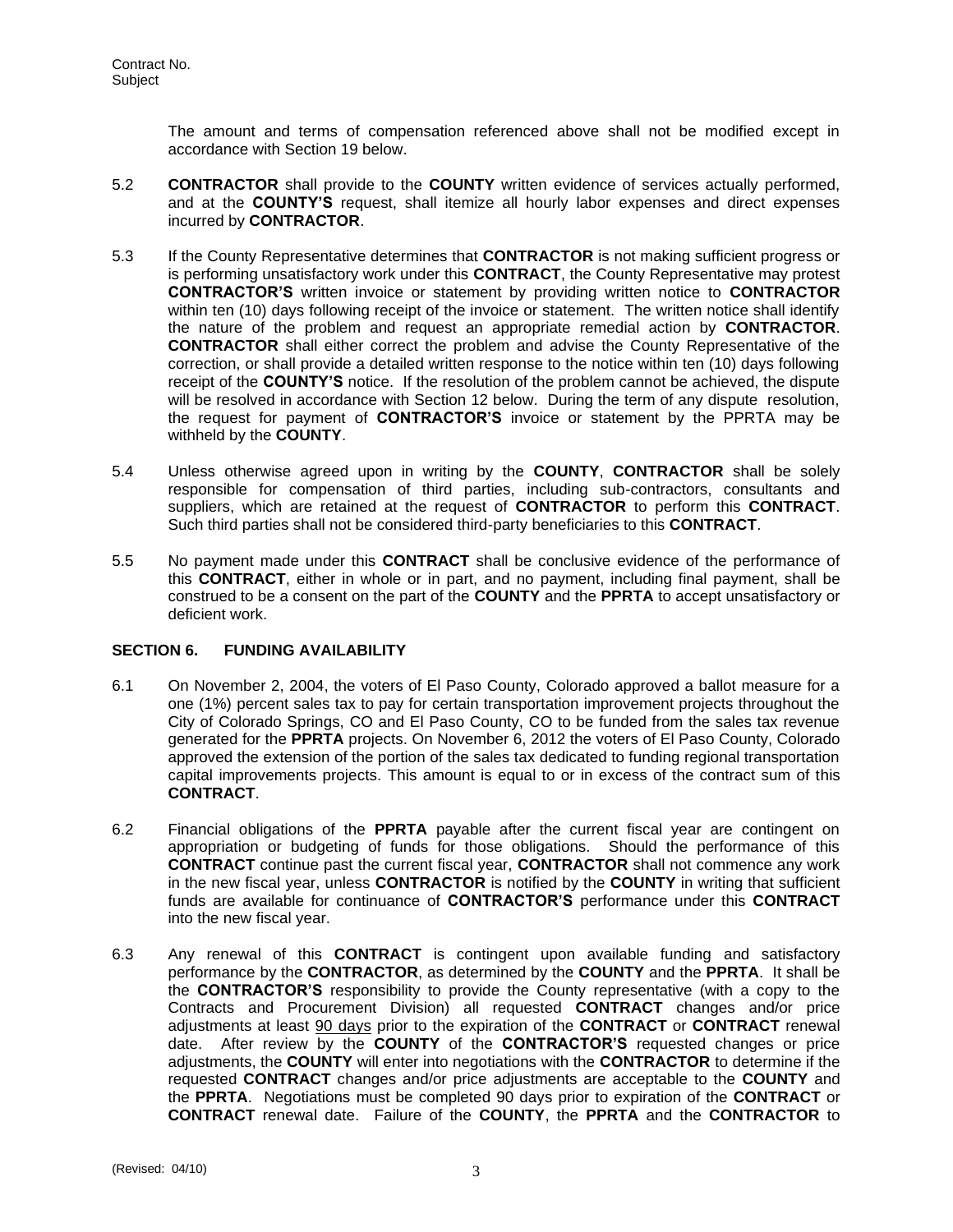Contract No. Subject

> agree upon the terms and conditions for the renewal may result in resolicitation of the goods or services covered by the original **CONTRACT**. Continued performance by the **CONTRACTOR** outside of the **CONTRACT** term will be at the **CONTRACTOR'S** risk.

#### **SECTION 7. INDEPENDENT CONTRACTOR**

**CONTRACTOR** is rendering services as an independent contractor, not as an employee, and shall be accountable to the **COUNTY** and the **PPRTA** for the ultimate results of its actions, but shall not be subject to the direct supervision and control of the **COUNTY** and the **PPRTA**, except as otherwise provided herein. Neither **CONTRACTOR** nor any agent, employee, or servant of **CONTRACTOR** shall be or shall be deemed to be an employee, agent, or servant of the **COUNTY** or the **PPRTA**. **CONTRACTOR** shall pay when due all required employment taxes and income tax withholding, shall provide and keep in force worker's compensation (and show proof of such insurance) and unemployment compensation insurance in the amounts required by law, and shall be solely and entirely responsible for its acts and the acts of its agents, employees, servants and the subcontractors, during the performance of this **CONTRACT**.

#### **SECTION 8. INSURANCE**

8.1 During the entire term of this **CONTRACT**, **CONTRACTOR** shall maintain, at its own expense, insurance in the following minimum amounts and classification:

#### **LIMITS OF LIABILITY**

Workmen's Compensation/Employer's Liability AS REQUIRED BY STATUTE

Comprehensive General liability (including blanket contractual liability insurance)

| <b>Bodily Injury</b>                   | \$400,000 each person<br>\$2,000,000 each occurrence                    |
|----------------------------------------|-------------------------------------------------------------------------|
| <b>Property Damage</b>                 | \$1,000,000                                                             |
| Comprehensive Automobile Liability     |                                                                         |
| Bodily Injury                          | \$400,000 each person<br>\$2,000,000 each occurrence                    |
| <b>Property Damage</b>                 | \$1,000,000                                                             |
| Professional Liability (if applicable) | Commensurate with risks of<br>services provided under this<br>Agreement |

8.2 **CONTRACTOR** shall furnish certificates of such insurance to the County Contracts & Procurement Director (**"DIRECTOR"**) prior to the performance of this **CONTRACT**. The **COUNTY** and the **PPRTA** shall be named as an additional insured on all policies of liability insurance.

#### **SECTION 9. INDEMNIFICATION**

To the extent authorized by law, the **CONTRACTOR** shall defend, indemnify and hold the **COUNTY** and the **PPRTA** free and harmless from and against any and all liabilities, demands, claims, damages, suits, judgments and decrees, and Court awards including costs, expenses and attorneys' fees, on account of injuries to or death of any person or persons or damage to any property arising out of or related to the **CONTRACTOR'S** intentional or negligent acts, errors or omissions or that of its agents, officers, servants and employees, subcontractors or assignees, whether contractual or otherwise, during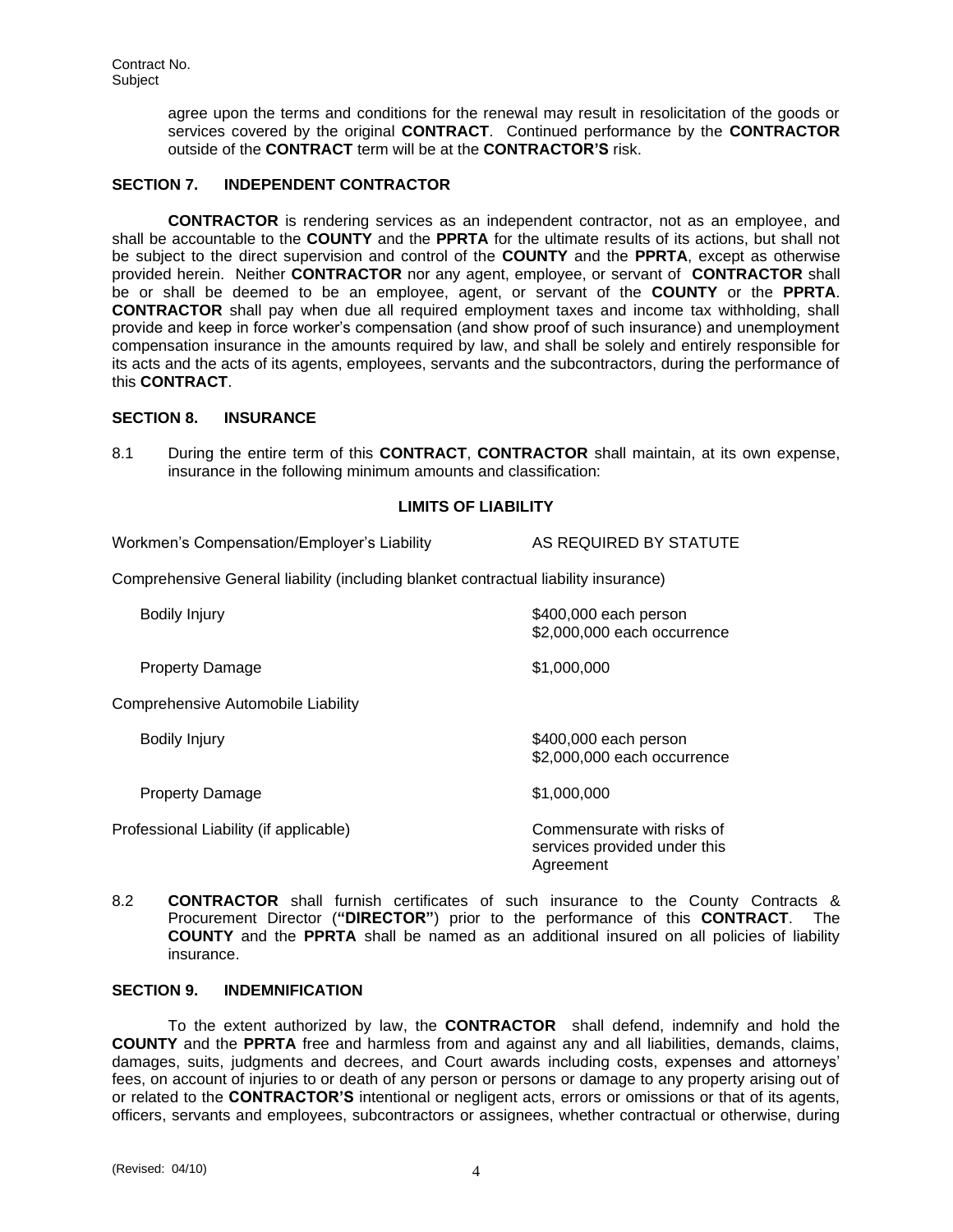the performance of this **CONTRACT** and pursuant to its terms. Nothing in this section shall be deemed to waive or otherwise limit the defenses available to the **COUNTY** and the **PPRTA** pursuant to the Colorado Governmental Immunity Act or otherwise provided by law.

## **SECTION 10. AUDIT AND INSPECTION**

- 10.1 **CONTRACTOR** shall at all times during the term of this **CONTRACT** maintain such books and records as shall sufficiently and properly reflect all direct costs of any nature in the performance of this **CONTRACT**, and shall utilize such bookkeeping procedures and practices as will reflect these costs. Books and records shall be subject, at any reasonable time, to inspection, audit or copying by Federal, State or County personnel, or such independent auditors or accountants as are designated by the **COUNTY** or the **PPRTA**.
- 10.2 **CONTRACTOR** shall permit the County Representative, the PPRTA Representative, or other authorized Federal, State, County, or PPRTA personnel, at any reasonable time, to inspect, transcribe or copy any and all data, notes, records, documents and files of the work **CONTRACTOR** is performing in relation to this **CONTRACT**.

#### **SECTION 11. OWNERSHIP**

- 11.1 All data, plans, reports, notes and documents provided to or prepared by **CONTRACTOR** in performance of this **CONTRACT** shall become the property of the **COUNTY** upon payment of services rendered by **CONTRACTOR**, and shall be delivered to the County Representative.
- 11.2 Except as provided in Section 10 above, all such documents shall remain confidential and shall not be made available by **CONTRACTOR** to any individual or entity without the consent of the County Representative.
- 11.3 If the **CONTRACTOR** deems any documents submitted by **CONTRACTOR** to the **COUNTY**  under this **CONTRACT** confidential business data, trade secrets, or data not otherwise subject to public disclosure, **CONTRACTOR** shall clearly mark the documents as "Confidential" prior to delivering or making them available to the **COUNTY**. If the **COUNTY** receives a request for the production or disclosure of documents so marked, it will decline disclosure and notify the **CONTRACTOR** of such request; *provided, however,* that if any action is commenced against the **COUNTY** under the Colorado Public (Open) Records Act or otherwise seeking to compel production or disclosure of the documents, **CONTRACTOR** or any other person asserting the confidentiality privilege of such documents shall immediately intervene in such action, and whether or not such intervention is permitted, shall defend, indemnify and hold **COUNTY** harmless from any costs, damages, penalties or other consequences of **COUNTY'S** refusal to disclose or produce such documents.

## **SECTION 12. DISPUTES**

12.1 Any dispute concerning the performance of this **CONTRACT** which is not resolved by mutual agreement of the parties shall be resolved by an independent committee under the direction of the **DIRECTOR**. The disputing party must provide written notice to the **DIRECTOR** within fifteen (15) working days from the date the dispute was known or should have been known. The written notice must provide the following information: 1) contract number; 2) cause of the dispute; 3) contract language in dispute, if any: 4) amount of dollars in controversy, if any.

Within five (5) working days following receipt of the written notice, a meeting with the County Representative, **CONTRACTOR** and the independent committee will be scheduled. In the event additional meetings are required, a maximum of three (3) meetings will be held over the course of a ten (10) day period. In the event the dispute cannot be resolved after the third meeting, a final statement will be issued by the independent committee and delivered to the parties within ten (10) days of the final meeting.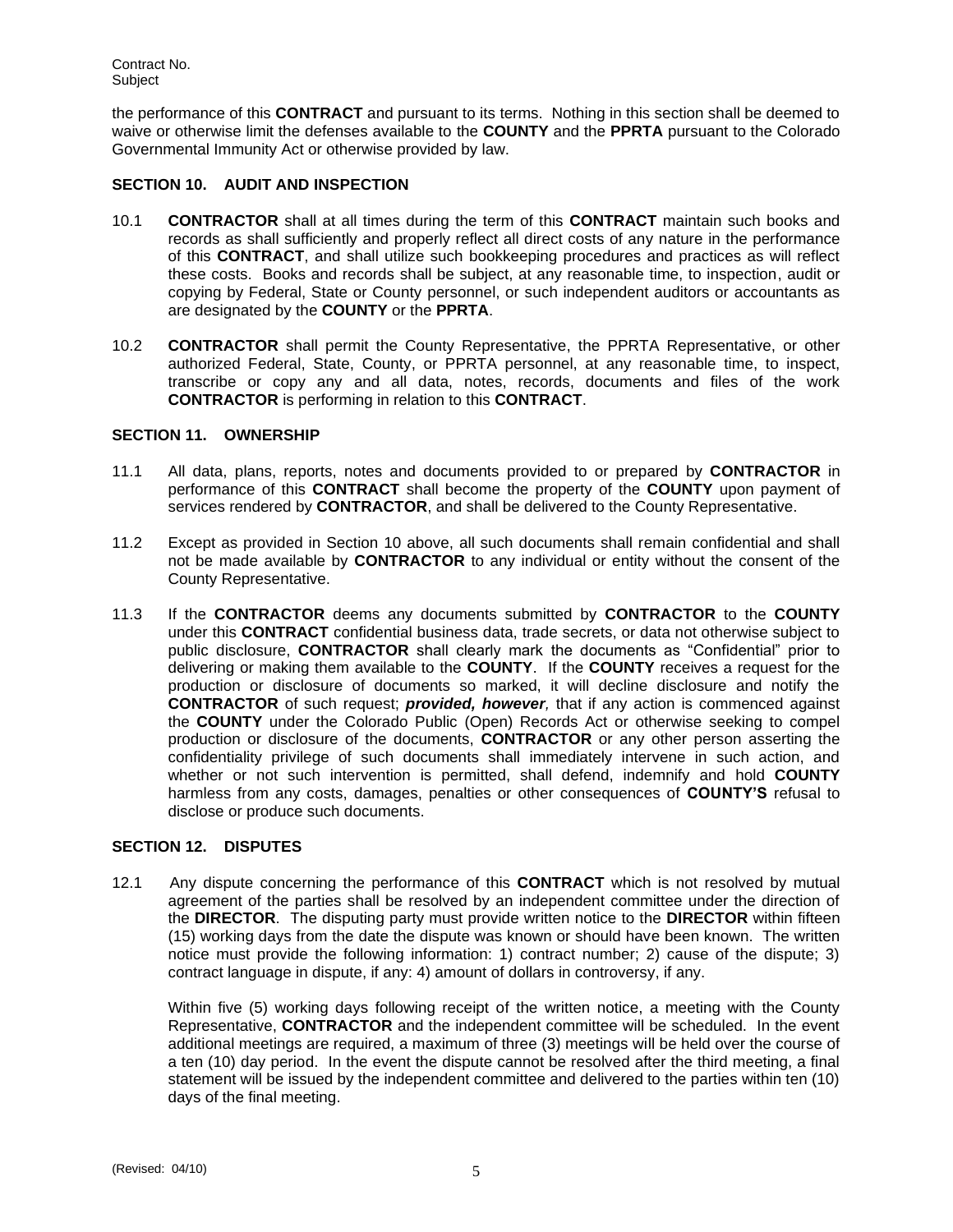12.2 **CONTRACTOR** shall not cease performance of this **CONTRACT** during the term of the dispute resolution process unless the parties mutually agree in writing that performance may be suspended.

#### **SECTION 13. SUSPENSION AND TERMINATION**

- 13.1 Without terminating this **CONTRACT**, the **COUNTY** may suspend **CONTRACTOR'S** services following written notice to **CONTRACTOR**, and the **COUNTY** will also provide the **PPRTA** a copy of said notice. Within five (5) days following receipt of such notice, **CONTRACTOR** shall have completed all reasonable measures to cease its services in an orderly manner**. CONTRACTOR** shall be paid for all reasonable costs incurred and for services rendered through the date services were suspended, but in no case no later than five (5) days after **CONTRACTOR'S** receipt of suspension. If resumption of **CONTRACTOR'S** services requires any waiver or change in this **CONTRACT**, the parties must mutually agree to such waiver or change in writing and the writing must be attached as an addendum to this **CONTRACT**.
- 13.2 The **COUNTY** shall have the right to terminate this **CONTRACT**, in whole or in part, at any time during the course of performance by providing written notice to **CONTRACTOR,** and the **COUNTY** will also provide the **PPRTA** a copy of said notice. Within (10) days following receipt of such notice from the **COUNTY**, **CONTRACTOR** shall have completed all reasonable measures to cease its services in an orderly manner. If a new contractor is retained to complete the services, **CONTRACTOR** will cooperate fully with the **COUNTY** in preparing the new contractor to take over completion of the services. **CONTRACTOR** will be paid by the PPRTA for all reasonable costs incurred and for services rendered through the date of termination of this **CONTRACT**, but in no case will **CONTRACTOR** be paid for services rendered later than the date of termination. If the **COUNTY** terminates under this provision, then the **PPRTA** shall also be deemed to have terminated.

#### **SECTION 14. COMPLIANCE WITH LAWS**

At all times during the performance of this **CONTRACT, CONTRACTOR** shall strictly observe and conform to all applicable federal, state and local laws, rules, regulations and orders that have been or may hereafter be established.

14.1 **Federal Immigration Law Compliance**: The **CONTRACTOR** certifies that the **CONTRACTOR** has complied with the United States Immigration and Control Act of 1986. All persons employed by the **CONTRACTOR** for performance of this **CONTRACT** have completed and signed Form I-9 verifying their identities and authorization for employment.

**ILLEGAL ALIENS: PUBLIC CONTRACTS FOR SERVICES. CRS 8-17.5-101 and 102, and Public Law 208, 104th Congress, as amended and expanded in Public Law 156, 108th Congress, as amended**

**CONTRACTOR** certifies that the **CONTRACTOR** shall comply with the provisions of CRS 8-17.5-101 et seq. **CONTRACTOR** shall not knowingly employ or contract with an illegal alien to perform work under this contract or enter into a contract with a subcontractor that fails to certify to the **CONTRACTOR** that the subcontractor shall not knowingly employ or contract with an illegal alien to perform work under this **CONTRACT**. **CONTRACTOR** represents, warrants, and agrees that it (i) has confirmed or attempted to confirm the employment eligibility of all employees who are newly hired for employment in the United States through participation in the basic pilot program administered by the Social Security Administration and Department of Homeland Security, and (ii) otherwise will comply with the requirements of CRS 8- 17.5-102(2)(b). The **CONTRACTOR** shall comply with all reasonable requests made in the course of an investigation under CRS 8-17.5-102 by the Colorado Department of Labor and Employment. If the **CONTRACTOR** fails to comply with any requirement of this provision or CRS 8-17.5-101 et seq., the **COUNTY** may terminate this contract for breach and the **CONTRACTOR** shall be liable for actual and consequential damages to the **COUNTY**.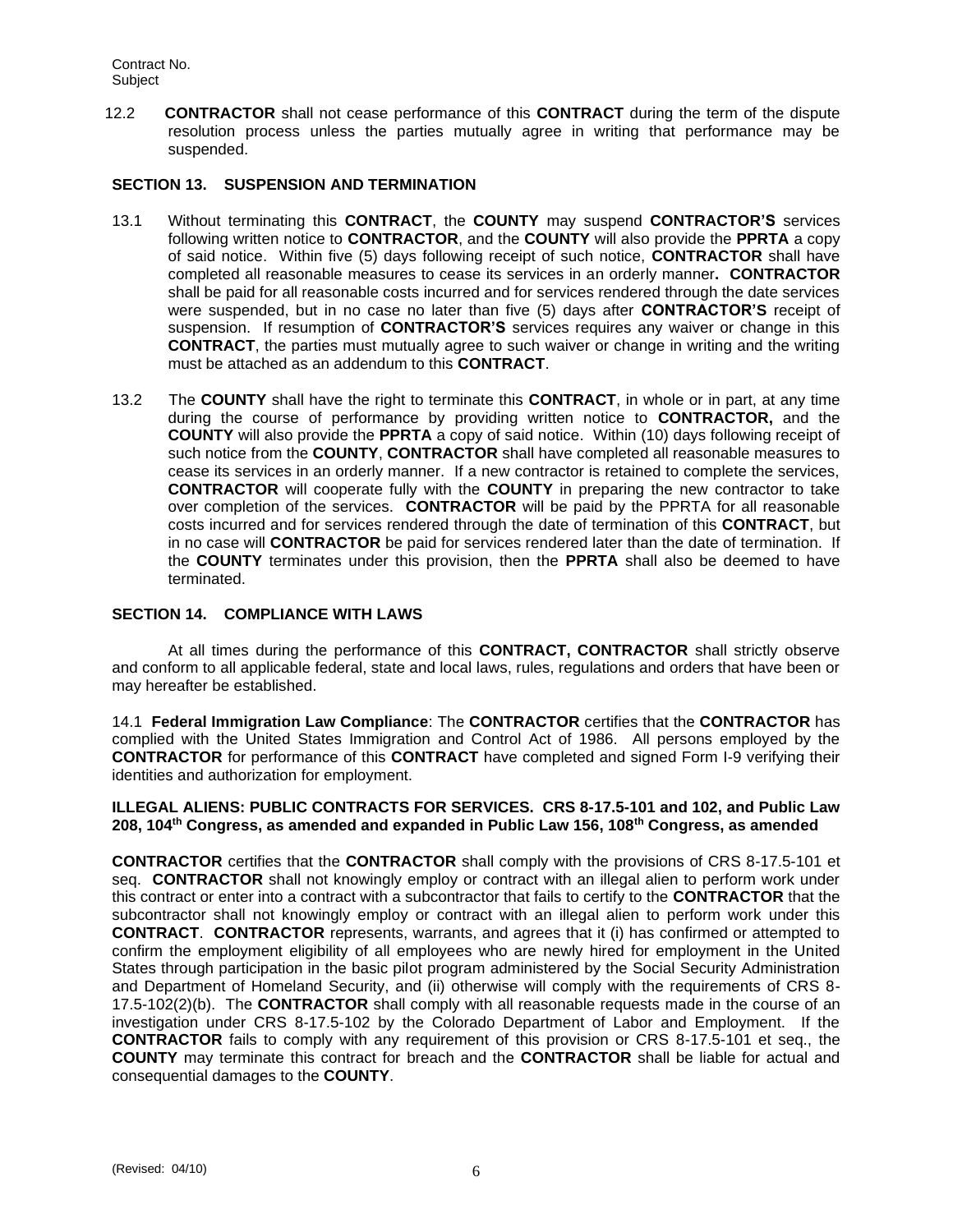14.2 **Colorado Labor Preference**: The provisions of Sections 8 17 101 and 102, C.R.S., are applicable to this Contract. Colorado labor must be employed to perform the work to the extent of not less than eighty percent (80%) of each type or class of labor in the several classifications of skilled and common labor employed on the Project. "Colorado labor" means any person who is a resident of the State of Colorado, at the time of employment, without discrimination as to race, color, creed, sex, age or religion except when sex or age is a bona fide occupational qualification.

#### **SECTION 15. NON-DISCRIMINATION**

**CONTRACTOR** shall not hire, discharge, transfer, promote or demote, or in any manner discriminate against any person otherwise qualified and capable because of race, color, sex, marital status, age, religion, disability or national origin. **CONTRACTOR** agrees to comply with all applicable Federal and State statutes and regulations concerning non-discrimination.

#### **SECTION 16. APPLICABLE LAW**

The laws, rules and regulations of the State of Colorado, El Paso County, Colorado, and the policies and rules and regulations of the Pikes Peak Rural Transportation Authority shall be applicable in the enforcement, interpretation and execution of this **CONTRACT**. The parties to this **CONTRACT** understand and agree that, in the event of any litigation which may arise between the parties under the **CONTRACT**, jurisdiction and venue shall lie in the Fourth Judicial District of El Paso County, Colorado.

# **SECTION 17. RIGHTS OF THIRD PARTIES**

This **CONTRACT** does not and shall not be deemed to confer on any third party the right to the performance or proceeds under this **CONTRACT**, to claim any damages or to bring any legal action or other proceeding against the **COUNTY**, the **PPRTA** or **CONTRACTOR** for any breach or other failure to perform this **CONTRACT**.

# **SECTION 18. ASSIGNMENT/SUBCONTRACTS**

**CONTRACTOR** shall not assign its interest in this **CONTRACT** or subcontract any of the work to be performed under this **CONTRACT** without the written consent of the **COUNTY** and the **PPRTA**.

#### **SECTION 19. CHANGES OR MODIFICATIONS**

- 19.1 No modification, amendment, notation, change or other alteration of this **CONTRACT** shall be valid unless mutually agreed by the parties in writing and executed as an addendum to this **CONTRACT**.
- 19.2 No change order resulting in an increase to the contract price set forth in Section 5 above shall be executed or effective unless the increase is approved by the **COUNTY** and **PPRTA,** and the additional funds have been appropriated or otherwise made available**. CONTRACTOR** shall prepare a cost calculation for the additional costs and submit it to the County Representative prior to approval of any change order. The County Representative then may arrange for a change order, confirming with **CONTRACTOR** that funds have been appropriated or made available to cover the additional costs.

#### **SECTION 20. SEVERABILITY**

If any section, subsection, clause or phrase of this **CONTRACT** is, for any reason, held to be invalid, such holding shall not affect the validity of the remaining portions of this **CONTRACT**.

# **SECTION 21. CONFLICT OF TERMS IN THE CONTRACT DOCUMENTS**

 In the event there is found any conflict in any of the terms between the **COUNTY'S** contract documents and the **CONTRACTOR'S** contract documents, the parties understand and agree that the